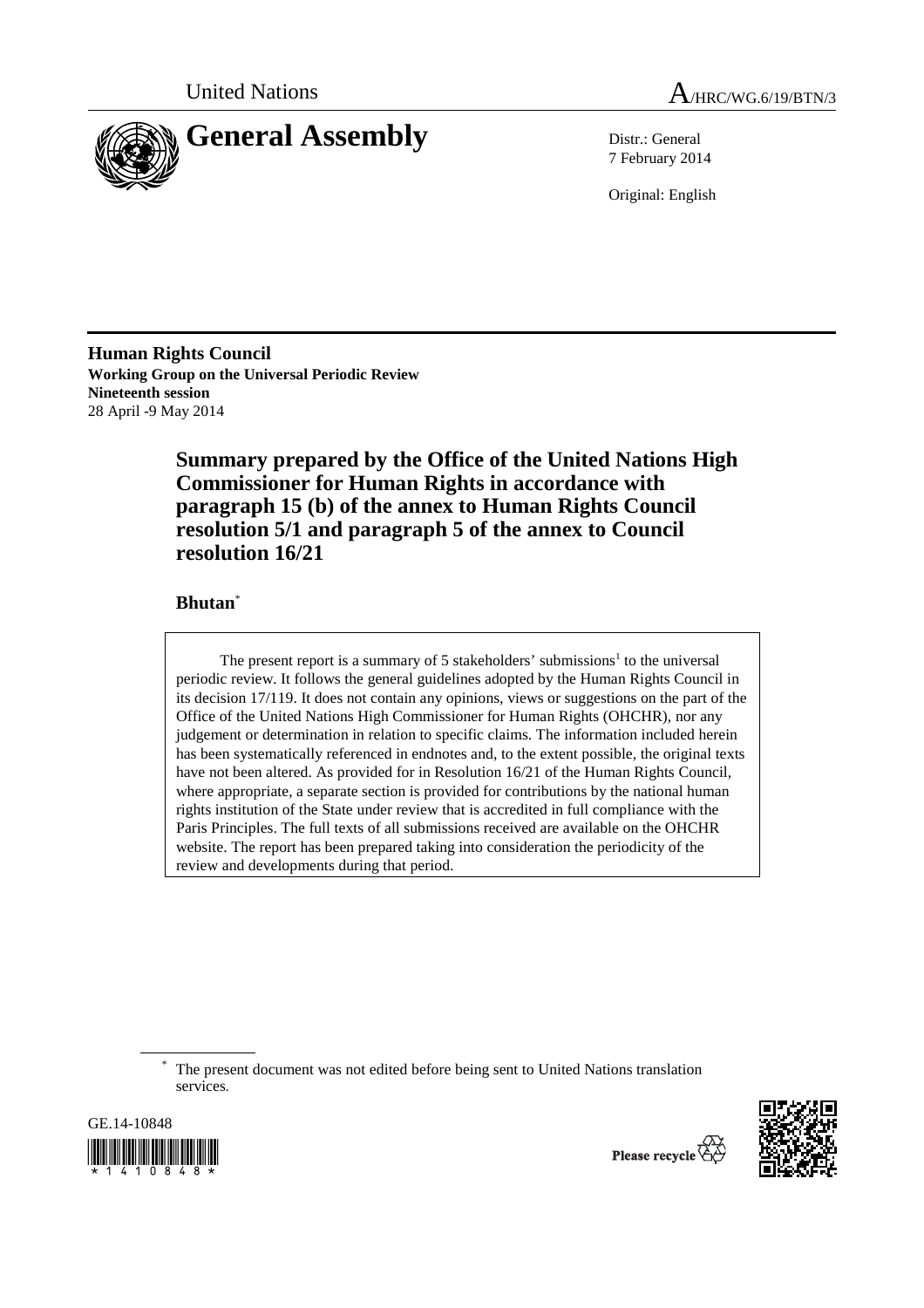# **I. Information provided by other stakeholders**

### **A. Background and framework**

### **1. Scope of international obligations**

1. Christian Solidarity Worldwide (CSW) noted that Bhutan, during its previous Universal Period Review (UPR), received several recommendations that it should ratify additional conventions, which Bhutan indicated that it was actively considering.**<sup>2</sup>** Alliance Defending Freedom (ADF) recommended that Bhutan ratify or accede to all core international human rights instruments such as the International Covenant on Civil and Political Rights, the International Covenant on Economic Social and Cultural Rights and the Convention against Torture, $3$  with CSW also recommending the specific ratification of the International Convention on the Elimination of All Forms of Racial Discrimination.4

### **2. Constitutional and legislative framework**

2. ADF commented that, since the first UPR of Bhutan held on 4 December 2009, Bhutan had made progress as a new democratic republic securing for its citizens in greater measure certain freedoms and rights. Additionally, Article 7 of the Constitution recognized, among others, the Fundamental Rights of Bhutanese citizens.<sup>5</sup> However, in spite of those constitutional protections and international commitments, Bhutan had enacted several laws which restricted the fundamental rights of its citizens, especially the freedom of association, right to equality, right to privacy and the freedom of religion or belief of individuals.<sup>6</sup>

### **B. Cooperation with human rights mechanisms**

3. CSW highlighted that: Bhutan during its previous UPR, received recommendations to accept a request for a visit by the UN Special Rapporteur on freedom of religion or belief, which had been awaiting a response since 2006; and that Bhutan had indicated its commitment to constructive engagement with UN human rights mechanisms, but had taken no action to invite the Special Rapporteur.<sup>7</sup> ADF recommended that Bhutan accept visits from United Nations Special Rapporteurs, and in particular accept the request made by the Special Rapporteur on freedom of religion or belief to visit the country.<sup>8</sup>

### **C. Implementation of international human rights obligations, taking into account applicable international humanitarian law**

#### **1. Right to life, liberty and security of the person**

4. According to the Global Initiative to End All Corporal Punishment of Children (GIEACPC), corporal punishment was permitted in the home, schools and alternative care settings.<sup>9</sup>

5. GIEACPC further indicated that the prohibition of corporal punishment at home was included in a recommendation to Bhutan during its review under the first cycle of the UPR in 2009.10 According to GIEACPC, the Government did not categorically accept or reject the recommendation but stated that existing legislation adequately addressed corporal punishment in the home, that the Child Care and Protection Bill would strengthen this, and that no new legislation on corporal punishment was being considered.<sup>11</sup>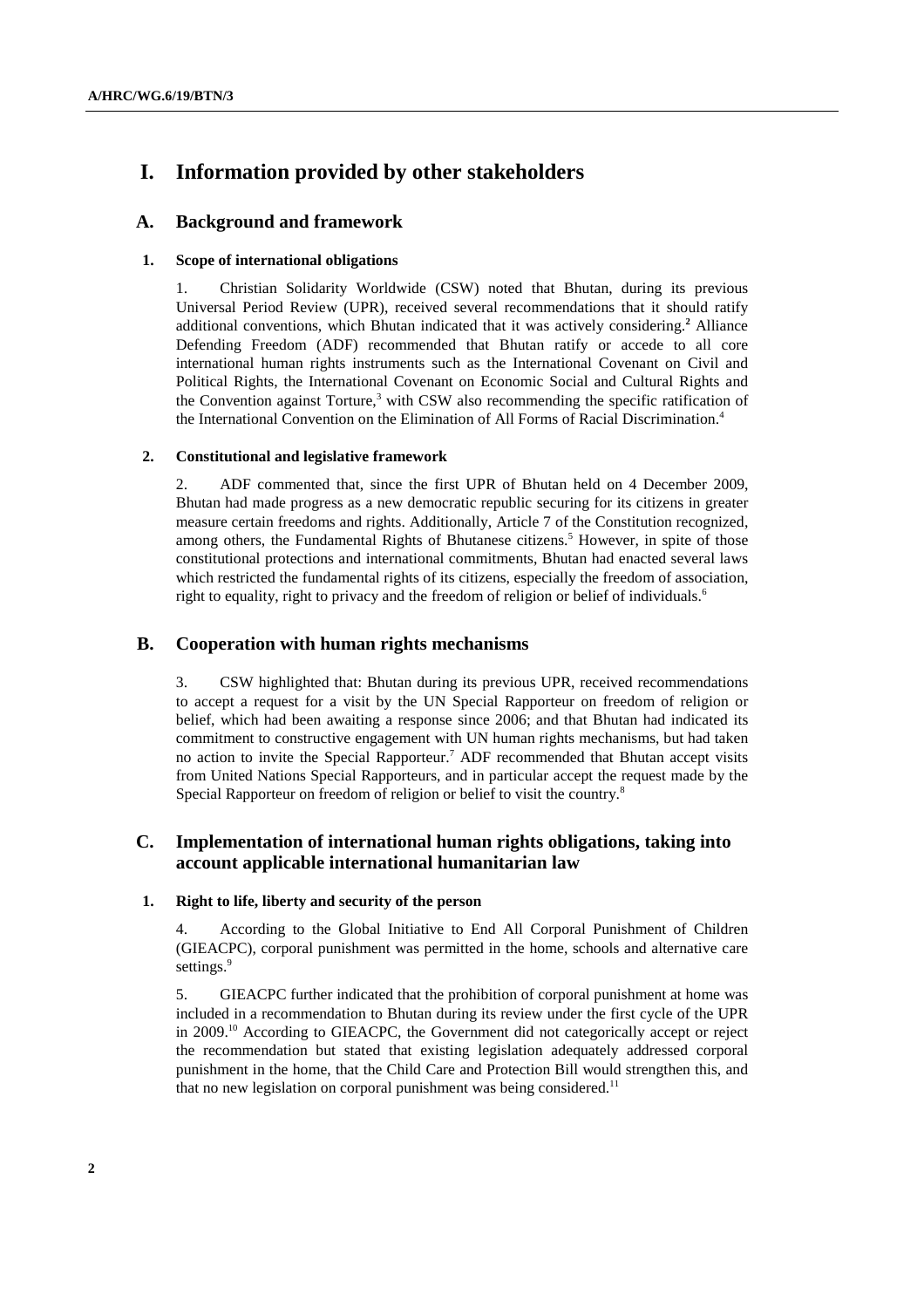6. GIEACPC expressed the hope that the Working Group would note with concern the legality of corporal punishment in Bhutan; and that States would make a specific recommendation that legislation be enacted in Bhutan to explicitly prohibit corporal punishment of children in all settings, including the home, as a matter of priority.12

#### **2. Freedom of religion or belief, expression, association and peaceful assembly, and right to participate in public and political life**

7. CSW stated that the domestic legislative framework governing the right to freedom of religion or belief was established primarily in the Constitution of 2008, particularly its articles 3 and 7, the Penal Code of 2004 (amended in 2011), and the Religious Organizations Act of Bhutan, enacted in 2007, which set up a system for the registration and administration of religious organisations.<sup>13</sup>

8. CSW and ADF reported that measures restricting religious conversions raised a number of human rights concerns.<sup>14</sup> CSW reported that arising from article  $7(4)$  of the Constitution were additional measures which limited the right to manifest a religion or belief in the area of conversion. Article 5 of the Religious Organizations Act of Bhutan stipulated the responsibilities incumbent on registered religious organisations. Those responsibilities included that no religious organisation should "Compel any person to belong to another faith, by providing reward or inducement for a person to belong to another faith"  $(5(g))$ . CSW further noted that the Penal Code (Amendment) Act of Bhutan 2011 introduced a new section 463A, which stated that "A defendant shall be guilty of the offence of compelling others to belong to a new faith if the defendant uses coercion or other forms of inducement to cause the conversion of a person from one religion or faith to another". This was punishable by up to three years in prison.<sup>15</sup>

9. CSW pointed out that the lack of clear definitions of terms such as "inducement" placed legitimate and peaceful religious activities at risk of legal sanction. This applied to religious teaching, charitable services, education, or any activities which involved the possibility of conversions occurring. The law in Bhutan should make a clearer distinction between which activities were and were not permissible in the context of propagating religion.16 Generalised restrictions relating to conversions also risked promoting negative attitudes towards legitimate activities and those carrying out such activities. This allegedly contributed to the marginalisation of the Christian community, which had also experienced opposition from local officials in rural areas of the country, and had contributed to a perception among many Christians that they did not enjoy the right to freedom of religion or belief in Bhutan.<sup>17</sup>

10. ADF added that the potential for misuse and arbitrary action due to vague terminology had been witnessed in instances of violence and arbitrary action against the minority Christian community in the nation of Bhutan.<sup>18</sup> ADF recommended that Bhutan take all necessary action to promote and ensure freedom of religion or belief for individuals of all faiths by repealing relevant provisions in the constitution and the penal code which restricted the religious freedom of citizens of Bhutan.<sup>19</sup>

11. CSW further recommended that Bhutan should amend the measures against compelling others to change their religion in article 7(4) of the Constitution, article  $5(g)$  of the Religious Organizations Act, and section 463A of the Penal Code, to ensure that any limitations on the right to freedom of religion or belief were consistent with the limitations provided in article 18(3) of the ICCPR. Bhutan should take into account the commentary by the UN Special Rapporteur on freedom of religion or belief on that issue.<sup>20</sup>

12. With regard to granting legal personality to religious organisations, CSW stated that both the text of the Religious Organizations Act of Bhutan and the manner of its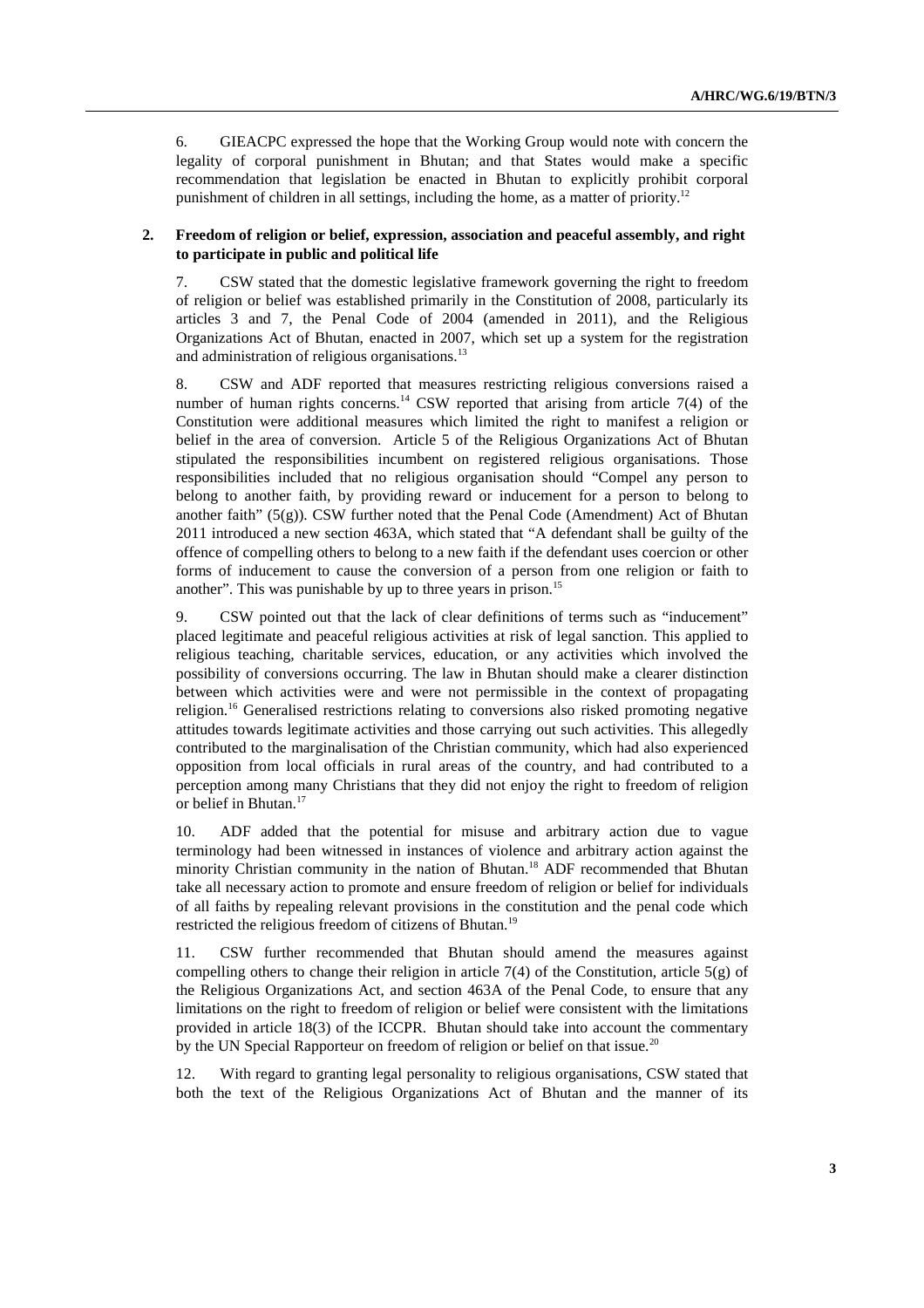implementation were discriminatory against any groups which were neither Buddhist nor  $Hindu.<sup>21</sup>$ 

13. CSW explained that the Religious Organizations Act established a regulatory authority, the *Choedhey Lhentshog*, and defined organisations eligible for registration to include a range of named Buddhist and Hindu organisations "or any other religious institutions as recognized by the *Choedey Lhentshog*" (article 3). However, the principles established in the Act which would guide the *Choedey Lhentshog* in that regard were deeply oriented towards strengthening the "spiritual heritage of Bhutan", defined in article 3 of the Constitution as Buddhism. Article 3 of the Religious Organizations Act specified that the purpose and objectives of eligible religious organisations must be "solely for the benefit of religious institutions and the spiritual heritage of Bhutan". Article 4 stated the objectives of the Act, included first "to benefit the religious institutions and protect the spiritual heritage of Bhutan" (article 4(a)). Article 5(f) specified that no eligible religious organisation might "violate the spiritual heritage of Bhutan as expressed in article 3 of the Constitution". The first function of the *Choedey Lhentshog* was to "Endeavour to promote religious harmony and strengthen the spiritual heritage of Bhutan" (article  $12(a)$ ), and it was mandated to "Ensure that religious institutions and personalities promote the spiritual heritage of the country".<sup>22</sup>

14. According to CSW, this framework allegedly made it difficult to envisage any non-Buddhist and non-Hindu groups being granted recognition as a religious organisation.<sup>23</sup> ADF indicated that the Act gravely restricted religious freedom especially of the Christian minority community, while protecting and promoting other religious traditions (Buddhist or Hindu), thereby violating the constitutional guarantees of the right to equality.<sup>24</sup>

15. CSW reported that, to date, the *Choedey Lhentshog* had registered sixteen organisations. Fifteen were Buddhist organisations; the other was the Hindu Dharma Samudaya, a Hindu umbrella body (although there were claims this body was not seen to represent all Hindus in the country, particularly those of a "low" caste background).<sup>25</sup>

16. CSW further stated that although a number of Christian organisations operated in Bhutan, none of them had been registered by the *Choedey Lhentshog*. Several Christian groups had allegedly approached the government, but reported having been rebuffed and receiving mixed messages about whether or not they were even eligible to apply for registration.26

17. Additionally, CSW recommended that Bhutan should ensure the equal treatment of all religious communities existing in the country. In particular, Bhutan should clarify the eligibility of non-Buddhist and non-Hindu groups to obtain registration under the Religious Organizations Act of Bhutan, and should seek to expedite the registration of all peaceful religious groups in the country which sought this status, providing adequate support to any groups seeking assistance in the process of registration.<sup>27</sup>

18. CSW stated that as a consequence of lacking legal personality under the Religious Organizations Act, Christian groups operated in a legally ambiguous environment. There had been reports of informal church meetings being closed down by local officials in rural areas.28 Additionally, ADF referred to reports that local authorities told Christians that it was illegal to gather for worship on Sundays, and that they needed permission from a higher authority for such gatherings despite the constitutional guarantee to freedom of religion under Article 7. CSW further reported that, due to this discriminatory practice, religious groups other than Hindus and Buddhists, especially Christians, were reportedly unable to observe certain religious practices including observing traditional practices such as burying their dead in spite of making repeated requests to the Government for the allotment of burial land.29 CSW additionally reported that Christians were unable to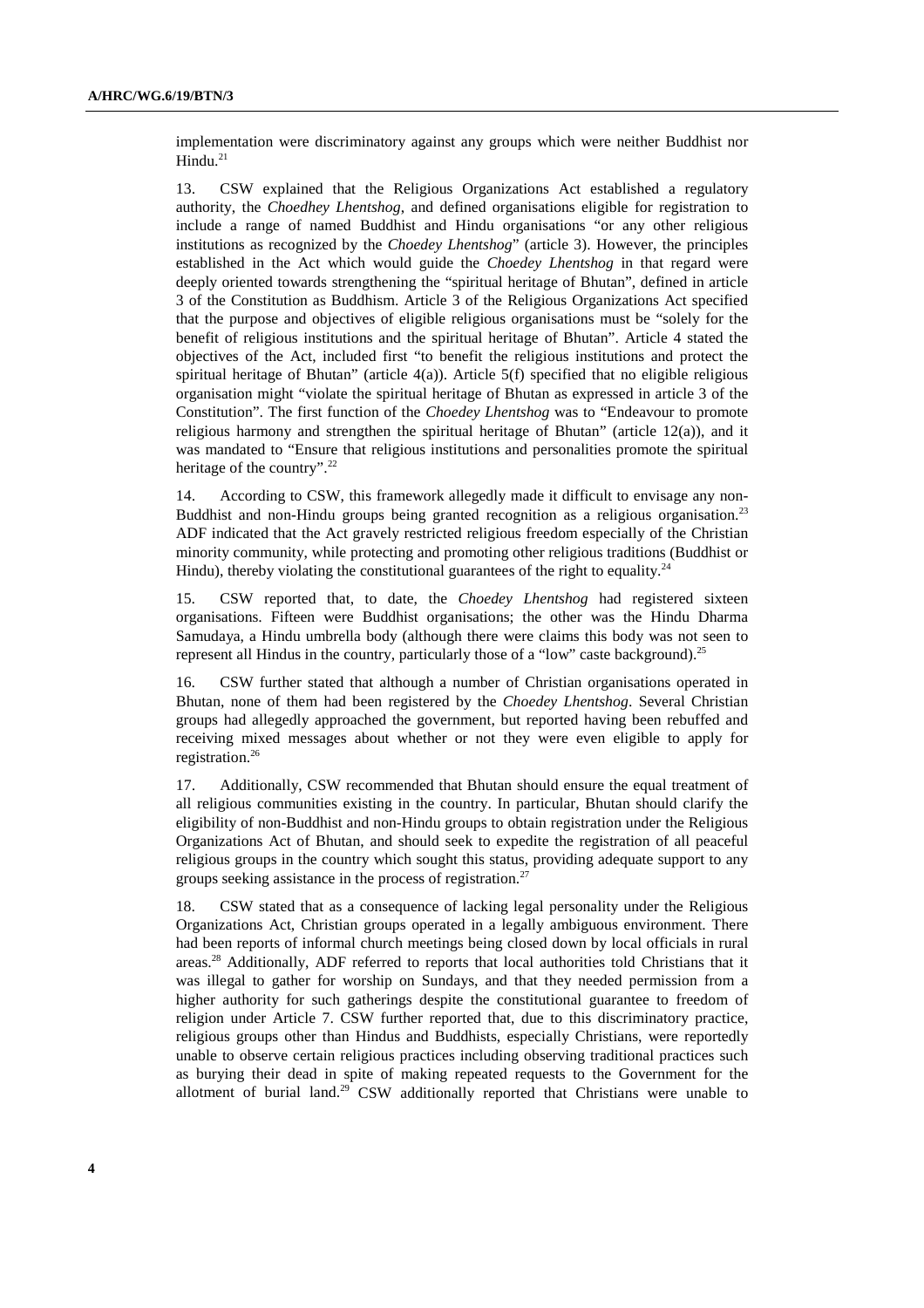conduct funeral rituals openly in accordance with their beliefs, and consequently often carried out internments illegally in the forests.<sup>30</sup>

19. ADF recommended that Bhutan make suitable amendments to the Religious Organizations Act of 2007 to ensure that all persons, religious denominations and institutions were able to freely associate and practice their religious beliefs.<sup>31</sup> CSW further recommended that Bhutan should ensure that local officials were given clear guidance on the right to freedom of religion or belief, and that religious groups were able to gather without harassment.<sup>32</sup> Additionally, CSW recommended that Bhutan should provide burial ground to the Christian community, in order for them to carry out funeral rituals in accordance with their religious convictions.<sup>33</sup>

### **3. Right to education**

20. CSW alleged that public education for children involved compulsory Buddhist acts of worship, and that Christian children had been compelled to engage in worship against their will and that of their parents. CSW recommended that Bhutan should foster an environment in schools whereby children belonging to minority religions are treated equally and fairly. It also recommended that Bhutan should also provide education to children about different religions, reflecting the diversity which exists in the country.<sup>34</sup>

#### **4. Minorities**

21. Society of Threatened Peoples (STP) reported that the Royal Government of Bhutan had encouraged a policy of "One Nation One People" in 1989 that required all the different ethnic groups to accept the language, culture, social norms and dress of the Ngalong Buddhist elite. The Nepali language was allegedly prohibited in schools, and Hindu media institutes or seminaries, which taught the Sanskrit scriptures, were closed.<sup>35</sup>

### **5. Migrants, refugees and asylum seekers**

22. Lutheran World Federation (LWF) referred to Bhutan's reported expulsion of onesixth of its population and Bhutan's subsequent failure to allow them to return or to grant them compensation for the forcible deprivation of their property.<sup>36</sup>

23. LWF stated that, in the more than 20 years since the expulsion of the Bhutanese refugees, to date not a single Bhutanese refugee had been allowed to return home to Bhutan. This was despite extensive rounds of negotiations involving Bhutan, a neighbouring country, and UNHCR, and despite the recommendations made to Bhutan in the first cycle of the UPR.37

24. LWF alleged that between late 1990 and 1992, the Government of Bhutan engaged in a programme of oppression and forcible eviction that targeted the Nepali-speaking minority living in the southern part of Bhutan.<sup>38</sup> According to STP, that discriminatory policy was based on the controversial Bhutanese Citizenship Act of 1985 and a nationwide census in Bhutan in 1988. The census confirmed that some 43% of the total population was Lhotshampa.39 LWF explained that Bhutanese of Nepali origin were called Lhotsampas, or Southern Bhutanese.<sup>40</sup> With STP adding that the Buddhist Ngalong and the Hindu Lhotshampa had coexisted for decades in peace.<sup>41</sup> STP alleged that shortly after the publication of the results of the census Bhutanese security forces moved through southern Bhutan and forced the Lhotshampa to abandon their homes and to seek protection in neighbouring countries. Many minority people were allegedly forced by Bhutanese authorities to sign "Voluntary Migration Forms" to formally accept their expulsion.<sup>42</sup> STP further stated that people were only recognized as citizens if they could prove that their mother and father had already been citizens, and if they could provide tax receipts from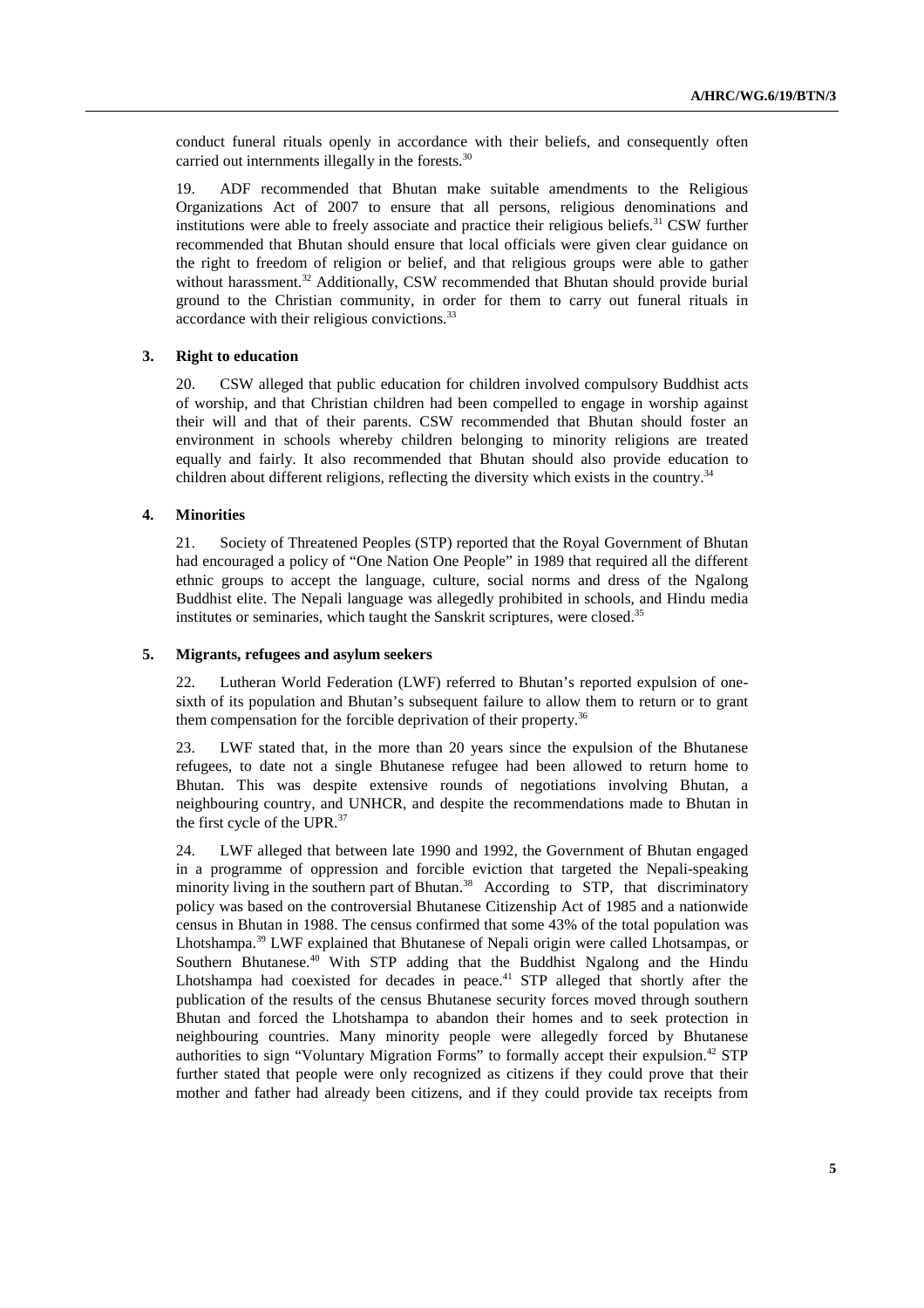before 1958. All others were forced to leave Bhutan within four days. Since then, the Kingdom of Bhutan had neither re-admitted the exiles nor reformed the citizenship law.<sup>43</sup>

25. LWF reported that the Bhutanese refugees were settled into refugee camps in the southeastern area of a neighbouring country. Their numbers grew to more than 100,000.<sup>44</sup> STP stated that despite the fact that 75 per cent of those screened were found to be eligible to repatriate to Bhutan, they never were repatriated due to unacceptable conditions of the Bhutanese authorities. Therefore tens of thousands of refugees had allegedly been languishing for years in refugee camps in a neighbouring country before the UNHCR launched a massive resettlement programme to third countries.<sup>45</sup> LWF stated that, as of September 2013, UNHCR reported that more than 100,000 refugees had registered for resettlement and that more than 81,000 persons had been able to restart their lives in eight different resettlement countries.<sup>46</sup>

26. STP also expressed deep concerned at the high suicide rates among the thousands of refugees from Bhutan in a neighbouring country – and also among the thousands who had reached a third country from 2008 onwards.<sup>47</sup>

27. LWF proposed the following recommendations: Bhutan should begin to allow Bhutanese refugees to return to Bhutan in safety and dignity. First priority should go to the elderly (some of whom simply wanted to return to their homeland for their last days) and to close family members who were separated. Bhutan should provide compensation to those persons whose land and other property was seized by force or coercion in connection with the expulsion of the Southern Bhutanese in the early 1990s.<sup>48</sup>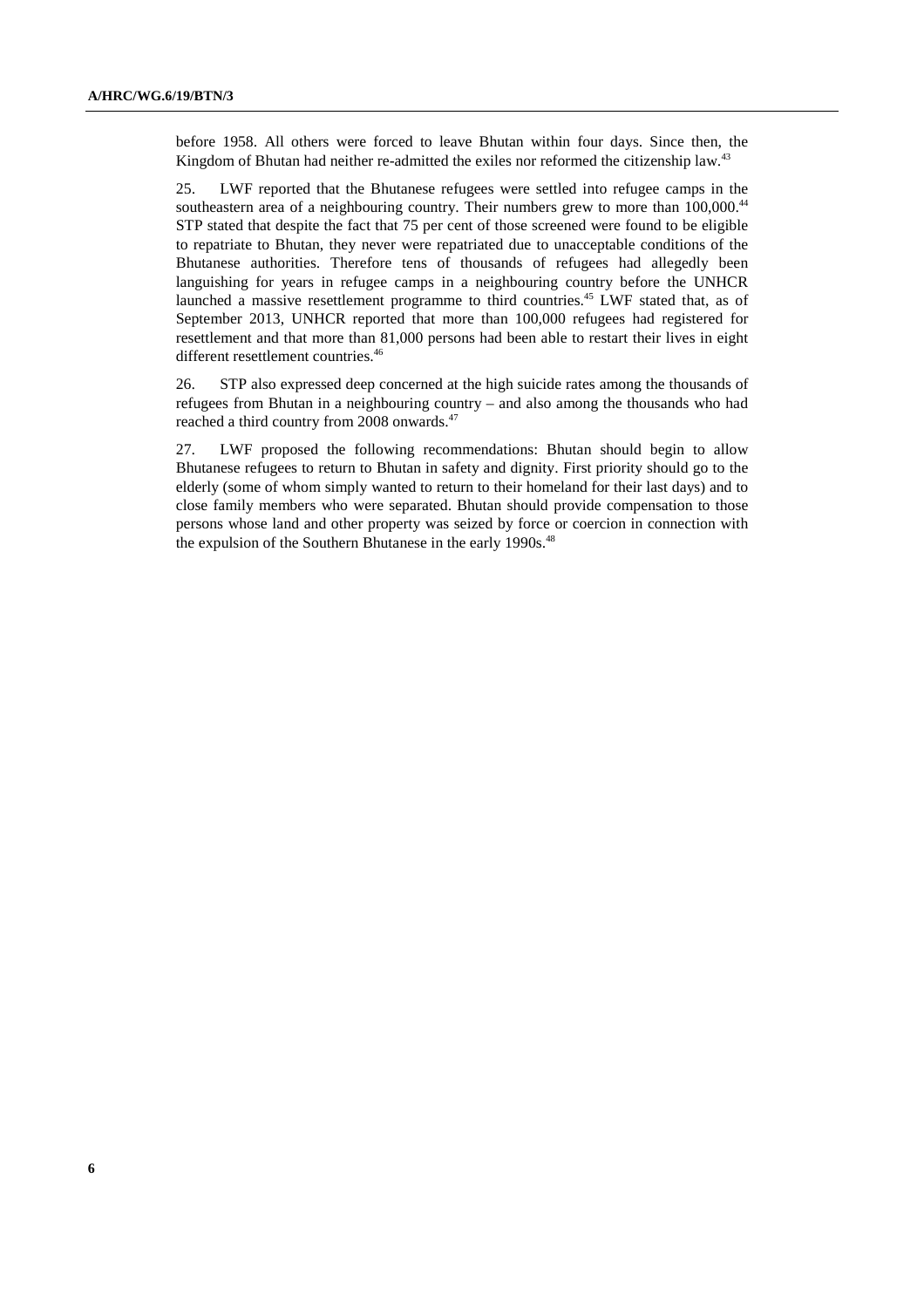*Notes* 

| 1                          |                | The stakeholders listed below have contributed information for this summary; the full texts of all |                                                                            |  |
|----------------------------|----------------|----------------------------------------------------------------------------------------------------|----------------------------------------------------------------------------|--|
|                            |                | original submissions are available at: www.ohchr.org.                                              |                                                                            |  |
|                            |                | Civil society                                                                                      |                                                                            |  |
|                            |                | Individual submissions:                                                                            |                                                                            |  |
|                            |                | ADF                                                                                                | Alliance Defending Freedom, Scottsdale, Arizona, United States of America; |  |
|                            |                | <b>CSW</b>                                                                                         | Christian Solidarity Worldwide, New Malden, United Kingdom of Great        |  |
|                            |                |                                                                                                    | Britain and Northern Ireland (UK);                                         |  |
|                            |                | <b>GIEACPC</b>                                                                                     | Global Initiative to End All Corporal Punishment of Children, London, UK;  |  |
|                            |                | <b>LWF</b>                                                                                         | Lutheran World Federation, Geneva, Switzerland;                            |  |
|                            |                | <b>STP</b>                                                                                         | Society for Threatened Peoples, Göttingen, Germany.                        |  |
|                            | $\overline{a}$ | CSW, para. 3.                                                                                      |                                                                            |  |
|                            | 3              | ADF, para. 18.                                                                                     |                                                                            |  |
|                            | $\overline{4}$ | CSW, para. 4.                                                                                      |                                                                            |  |
|                            | 5              | ADF, paras. 1-2.                                                                                   |                                                                            |  |
|                            | 6              | ADF, para. 3.                                                                                      |                                                                            |  |
|                            | 7              | CSW, para. 19.                                                                                     |                                                                            |  |
| 8<br>9<br>10               |                |                                                                                                    |                                                                            |  |
|                            |                | ADF, para. 21. See also CSW, para. 20.<br>GIEACPC, paras. 2.1, 2.2, 2.3 and 2.6.                   |                                                                            |  |
|                            |                | GIEACPC, para. 1.1.                                                                                |                                                                            |  |
|                            | 11             |                                                                                                    |                                                                            |  |
|                            |                | GIEACPC, para. 1.2.                                                                                |                                                                            |  |
|                            | 13             | <sup>12</sup> GIEACPC, p.1.                                                                        |                                                                            |  |
|                            |                | CSW, paras. 5, 6 and 7.                                                                            |                                                                            |  |
|                            | 15             | <sup>14</sup> CSW, para. 9 and ADF, paras. 11-14.                                                  |                                                                            |  |
|                            | 16             | CSW, para. 8.                                                                                      |                                                                            |  |
|                            | 17             | CSW, para. 11.                                                                                     |                                                                            |  |
|                            |                | CSW, para. 12.                                                                                     |                                                                            |  |
|                            | 18<br>19       | ADF, para. 15.                                                                                     |                                                                            |  |
|                            |                | ADF, para. 19.                                                                                     |                                                                            |  |
|                            |                | $20$ CSW, para. 17.                                                                                |                                                                            |  |
|                            |                | $21$ CSW, para. 13.                                                                                |                                                                            |  |
|                            |                | $22$ CSW, paras. 13-14.                                                                            |                                                                            |  |
|                            | 23             | CSW, para. 14.                                                                                     |                                                                            |  |
|                            | 24             | ADF, para. 10.                                                                                     |                                                                            |  |
|                            | 25             | CSW, para. 15.                                                                                     |                                                                            |  |
|                            |                | $26$ CSW, para. 16.                                                                                |                                                                            |  |
|                            | 27             | CSW, para. 18.                                                                                     |                                                                            |  |
|                            | 28             | CSW, para. 27.                                                                                     |                                                                            |  |
| 29                         |                | ADF, para. 5.                                                                                      |                                                                            |  |
|                            | 30             | CSW, para. 22.                                                                                     |                                                                            |  |
|                            | 31             | ADF, para. 20.                                                                                     |                                                                            |  |
| 32<br>33<br>34<br>35<br>37 |                | CSW, para. 28.                                                                                     |                                                                            |  |
|                            |                | CSW, para. 24.                                                                                     |                                                                            |  |
|                            |                | CSW, paras. 23, 25-26.                                                                             |                                                                            |  |
|                            |                | STP, p.1.                                                                                          |                                                                            |  |
|                            |                | <sup>36</sup> LWF, point 1, introduction, p.1.                                                     |                                                                            |  |
|                            |                | LWF, p.1.                                                                                          |                                                                            |  |
|                            |                | <sup>38</sup> LWF, p.1.                                                                            |                                                                            |  |
|                            | 39             | STP, p.1.                                                                                          |                                                                            |  |
| 40<br>41                   |                | LWF, p.1.                                                                                          |                                                                            |  |
|                            |                | STP, p.1.                                                                                          |                                                                            |  |
|                            |                | $42$ STP, p.1.                                                                                     |                                                                            |  |
|                            | 43             | STP, p.1.                                                                                          |                                                                            |  |
|                            |                | $44$ LWF, p.1.                                                                                     |                                                                            |  |
|                            |                | $45$ STP, p.1.                                                                                     |                                                                            |  |
|                            |                |                                                                                                    |                                                                            |  |
|                            |                |                                                                                                    |                                                                            |  |